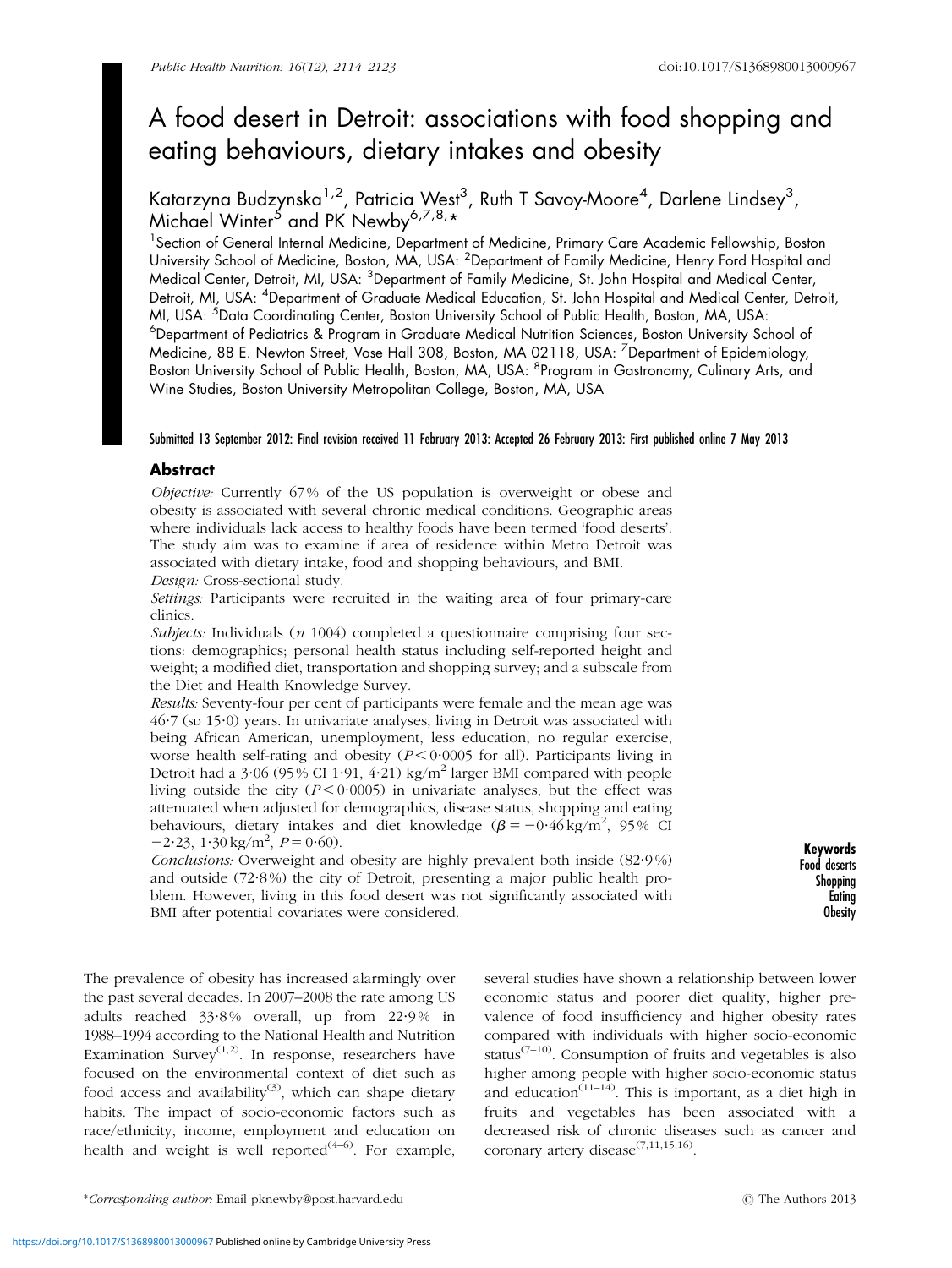Recently, more attention has focused on the potential impact of an individual's place of residence and whether the components of a healthy diet are readily available and affordable. The term 'food desert' was introduced by a resident of public sector housing in the west of Scotland in the early 1990s and first appeared in a 1995 government publication from a policy working group of the Low Income Project Team of the UK Conservative Govern-ment's Nutrition Task Force<sup>([6](#page-9-0))</sup>. Since that time, the term 'food desert' has been defined in many different ways and no commonly accepted definition currently exists in the literature<sup>[\(17](#page-9-0))</sup>. For example, Beaumont *et al*.<sup>[\(18](#page-9-0))</sup> consider a food desert 'a geographic area where residents experience physical and economic barriers to accessing healthy foods', whereas Cummins and Macintyre $^{(6)}$  $^{(6)}$  $^{(6)}$  consider it a 'poor urban area where residents cannot buy affordable, healthy food'. Together, these definitions reflect important characteristics of a food desert. The US Department of Agriculture (USDA) defines a food desert as an area where the median family income is at or below 80% of area median family income and at least 33 % of the census tract's population resides more than 1 mile (1?61 km) from a supermarket or large grocery store (for rural census tracts, the distance is more than 10 miles  $(16.1 \text{ km})$ <sup>[\(19](#page-9-0))</sup>. In recent years, areas of Detroit have been declared food deserts<sup> $(20,21)$  $(20,21)$ </sup>. Many Detroit residents are low-income individuals without access to reliable public transportation, which can limit access to fresh fruits and vegetables. Smith and Hurst reported that the last large chain of supermarkets, called Farmer Jack, was closed in  $2007<sup>(22)</sup>$  $2007<sup>(22)</sup>$  $2007<sup>(22)</sup>$ . The median household income of residents of Detroit was  $$US 27862 v. $US 48669$  for Michigan state residents<sup> $(23)$  $(23)$ </sup>. However, a 2007 report focused on Detroit<sup> $(20)$  $(20)$ </sup> showed that the Supplemental Nutrition Assistance Program (SNAP; previously known as the USDA Food Stamp Program) was associated with food imbalance in urban Detroit, rather than fast-food consumption as hypothesized. Food imbalance is defined as a the average distance to any mainstream food venue divided by the average distance to a fringe food venue, in contrast to food balance where the distance to mainstream grocers is roughly the same as the distance to the nearest fast-food establishments. The elimination of large, well-stocked grocery stores in Detroit has led to SNAP retailers being primarily so-called 'fringe' food locations, such as gas stations, liquor stores, dollar stores, pharmacies and convenience stores. These stores stock largely pre-packaged and canned foods high in sodium, sugar and energy.

In 2007–2008, Gallagher et al. studied the city of Detroit and Metro Detroit area. They examined the distance between the geographic centre of each block and the location of each food venue. Further, they calculated the average distance to any mainstream food venue divided by the average distance to a fringe food venue; data from SNAP were also included in the analysis. Results showed that in Detroit, only 8 % of all SNAP food retailers are small, medium or large grocery stores compared with 92 % fringe locations such as liquor and party stores. Moreover, half the city's population lives in areas where residents have to travel twice as far to reach the closest grocery store compared with the closest fringe food location<sup>[\(20\)](#page-9-0)</sup>.

Only a few studies have examined the effect of geographic area of residence on dietary intake $(11,24,25)$  $(11,24,25)$  and findings are inconsistent. There is also a large gap in our knowledge of the effects of residing in a food desert on food shopping patterns, food intake and health outcomes such as obesity<sup> $(17)$ </sup>. The goal of the present study was to examine whether area of residence within and outside Detroit, an acknowledged food desert, is associated with food shopping and eating behaviours, dietary intakes and obesity among adults in the Metro Detroit area.

# Materials and methods

#### Study population

In the current cross-sectional study, adult patients were recruited in primary-care clinics: two suburban family medicine clinics, a rural family medicine clinic and two urban community health clinics (pooled as a single site). Data collection took place from August 2009 to February 2010. Approximately 250 adults aged 18 years and older at each site were enrolled. Exclusion criteria included individuals with any of the following conditions: organic brain disease or mental disability that precluded understanding of study participation;  $\leq$  18 years old; non-English speakers who could not read the survey; and those unable to see the survey due to eyesight limitations. After exclusions, 1004 adults were available for participation in the study. The St. John Hospital Institutional Review Board approved the study.

#### Data collection

The principal investigator or a trained research assistant recruited consecutive participants arriving for scheduled ambulatory visits in the waiting area of primary-care clinics. The survey comprised four sections: demographics; personal health status; a modified diet, transportation and shopping survey<sup> $(26)$  $(26)$ </sup>; and a subscale from the Diet and Health Knowledge Survey (DHKS) $(27)$ . The questionnaire included specific questions about: (i) shopping behaviour, namely type of stores used, frequency and amount of shopping; (ii) number of homemade meals, prepared convenience meals and take-out meals, and number of fruits and vegetables consumed over the last 2 d; and (iii) type of transportation used to get to the store. Participants returning completed surveys were able to enter a raffle for shopping vouchers valued at \$US 50 for local grocery stores; funding source for the vouchers was the St. John Hospital Graduate Medical Education Research Committee.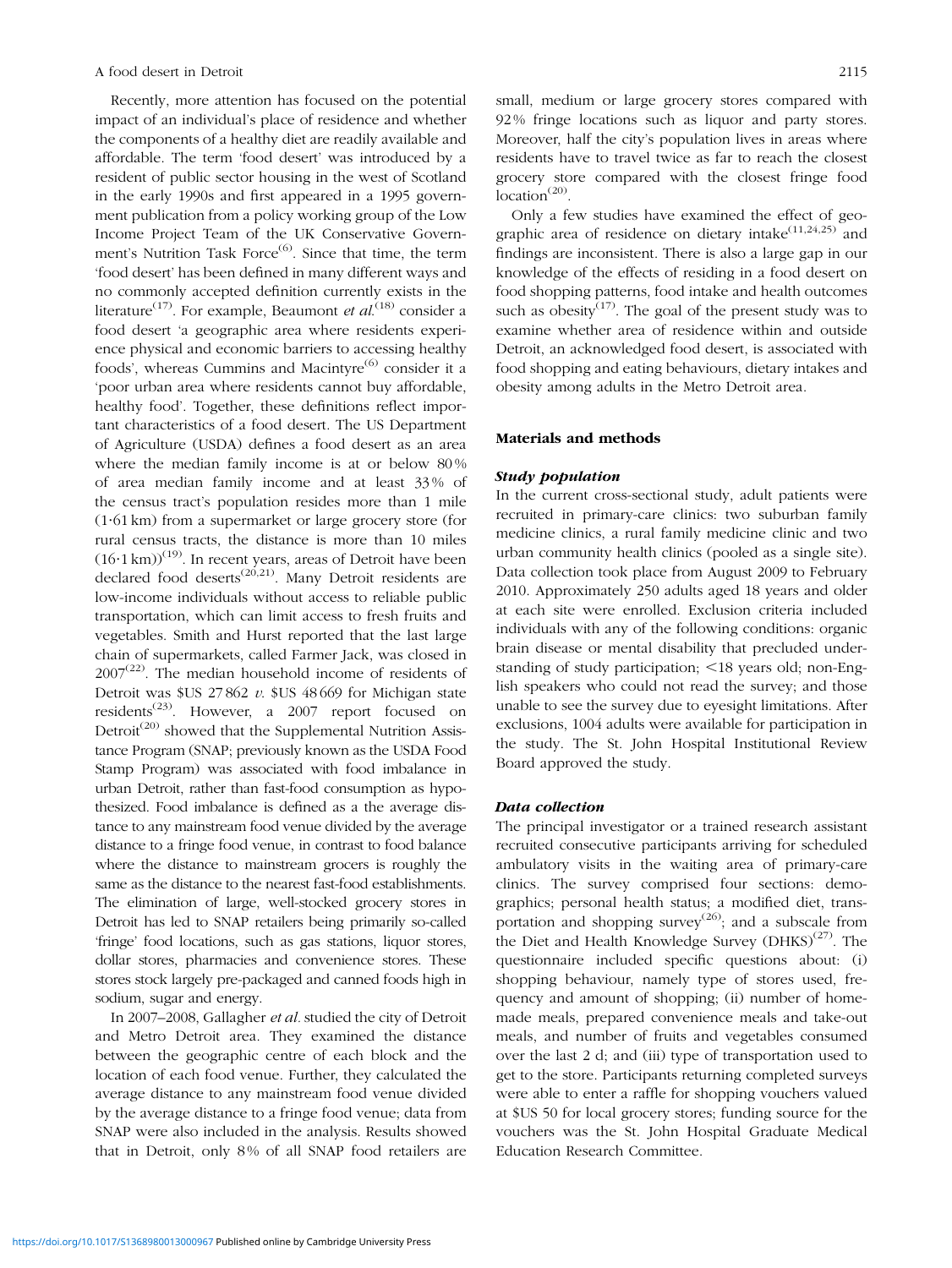# Measurements of main exposure and outcome variables

The main exposure variable, area of residence, was created by categorizing participants according to whether they lived in the city of Detroit or outside the city based on self-reported home zip code. The main outcome variable was BMI (kg/m<sup>2</sup>). BMI was calculated based on self-reported height and weight and was analysed as a continuous variable. Individuals were also classified as normal weight ( $18.5 \geq BMI$  $\langle 25.0 \text{ kg/m}^2 \rangle$ , overweight  $(25.0 \geq \text{BMI} \leq 30.0 \text{ kg/m}^2)$  or obese (BMI  $\geq 30.0 \text{ kg/m}^2$ ) using WHO criteria<sup>[\(28\)](#page-9-0)</sup>.

### Covariate assessment

Data on additional covariates were collected from the questionnaire, including demographic information (age, gender, site, race, employment status, education, income and SNAP participation), disease status (exercise, smoking, health self-rating, use of supermarkets, farmers' markets, convenience stores and restaurants) and dietary intakes (servings of home-made foods and prepared convenience foods, fruits, vegetables, snacks and deserts). Transportation and shopping questions were used with permission from Pearson and colleagues $^{(26)}$  $^{(26)}$  $^{(26)}$  and were modified slightly for our study population. Use of supermarkets refers to large markets in the Detroit area such as Krogers or Meijers. Markets refer to smaller markets and local farmers' markets such as Eastern Market. Convenience stores refer to stores like 7-Eleven, gas stations and drug stores. The DHKS was originally a telephone follow-up survey to the Continuing Survey of Food Intakes by Individuals conducted by the USDA as part of the National Monitoring and Related Research Program<sup>([29\)](#page-9-0)</sup>. We used the twelve-question subscale from the DHKS called 'Perceived value of healthy eating'<sup>[\(27](#page-9-0))</sup>. This short-form version was developed based on the original 149-item 1994–1996 DHKS and has been shown to be reliable and valid $^{(29)}$  $^{(29)}$  $^{(29)}$ .

### Statistical analyses

Sample characteristics were described using means and standard deviations for continuous variables (BMI, age, servings of home-made foods and prepared convenience foods, fruits, vegetables, snacks and deserts) and frequencies (number and percentage) for categorical variables (gender, site, race, employment status, education, income, SNAP participation, exercise, smoking, health status selfrating, obesity, hypertension, diabetes mellitus, anaemia, kidney disease, use of supermarkets, farmers' markets, convenience stores and restaurants). Bivariate associations between eating and shopping behaviours and area of residence were examined using the  $\chi^2$  test for categorical variables and Student's t test for continuous variables. We evaluated whether the association between each independent categorical covariate and BMI was significantly different for people living within and outside Detroit through individual ANOVA models that included an interaction term between area of residence and the covariate (e.g. Detroit  $\times$  gender); for each continuous covariate, we evaluated the association between the covariate and BMI with Spearman's correlation coefficient  $(\rho)$ .

Our main analyses employed multivariable linear regression models to examine associations between our main exposure variable, area of residence (living in Detroit  $v$ . outside Detroit), and BMI. We treated our outcome as a continuous variable due to the high prevalence of obesity in the sample (74 %) and to maximize statistical power; living outside Detroit was the referent. In our analysis, we examined the effect of each of the covariates on the relationship between living in a food desert and BMI. Due to the large amount of variables, we first grouped our variables into the categories of demographics (age, sex, employment status, income, education, having access to a car and SNAP participation), health-related (exercise, smoking, health self-rating and presence of disease: hypertension, diabetes mellitus, anaemia or kidney disease) and grocery shopping (use of supermarkets, markets, convenience stores and restaurants). We then built the model progressively. Model 1 was a simple model including only area of residence. Model 2 was adjusted for race/ethnicity. Model 3 was adjusted for additional demographic variables (age, sex, employment status, income, education, having access to a car and SNAP participation). Model 4 built on Model 3 and further adjusted for exercise, smoking, health selfrating, presence of disease (hypertension, diabetes mellitus, anaemia or kidney disease) and SNAP participation. The final, fully adjusted model (Model 5) included all previous covariates along with shopping behaviours (use of supermarkets, markets, convenience stores and restaurants), dietary intakes (servings of home-made foods and prepared convenience foods, fruits, vegetables, snacks, desserts) and diet knowledge. We quantified the measures of association between each covariate and BMI in a single, fully adjusted multivariable linear regression model (Model 5). Secondary to our concerns regarding the relationship between race/ ethnicity distribution and area of residence, we checked for collinearity between these variables. We used the cut-offs for tolerance  $(>0.10)$  and variance inflation factors  $(<5.0)$ ; there were no violations. In secondary analyses based on observed results we examined the effect of SNAP participation on BMI among Detroit residents only.

Analyses were performed using the statistical software packages SAS version 9.1 and SPSS for Windows version 12.0; P values less than 0.05 were considered statistically significant. Our conceptual model showing the association between area of residence and obesity that guided our analysis is shown in [Fig. 1](#page-3-0).

# Results

The mean age of adult participants  $(n 1004)$  was  $46.7$  (sp  $15·0$ ) years (range  $18-93$  years), with males comprising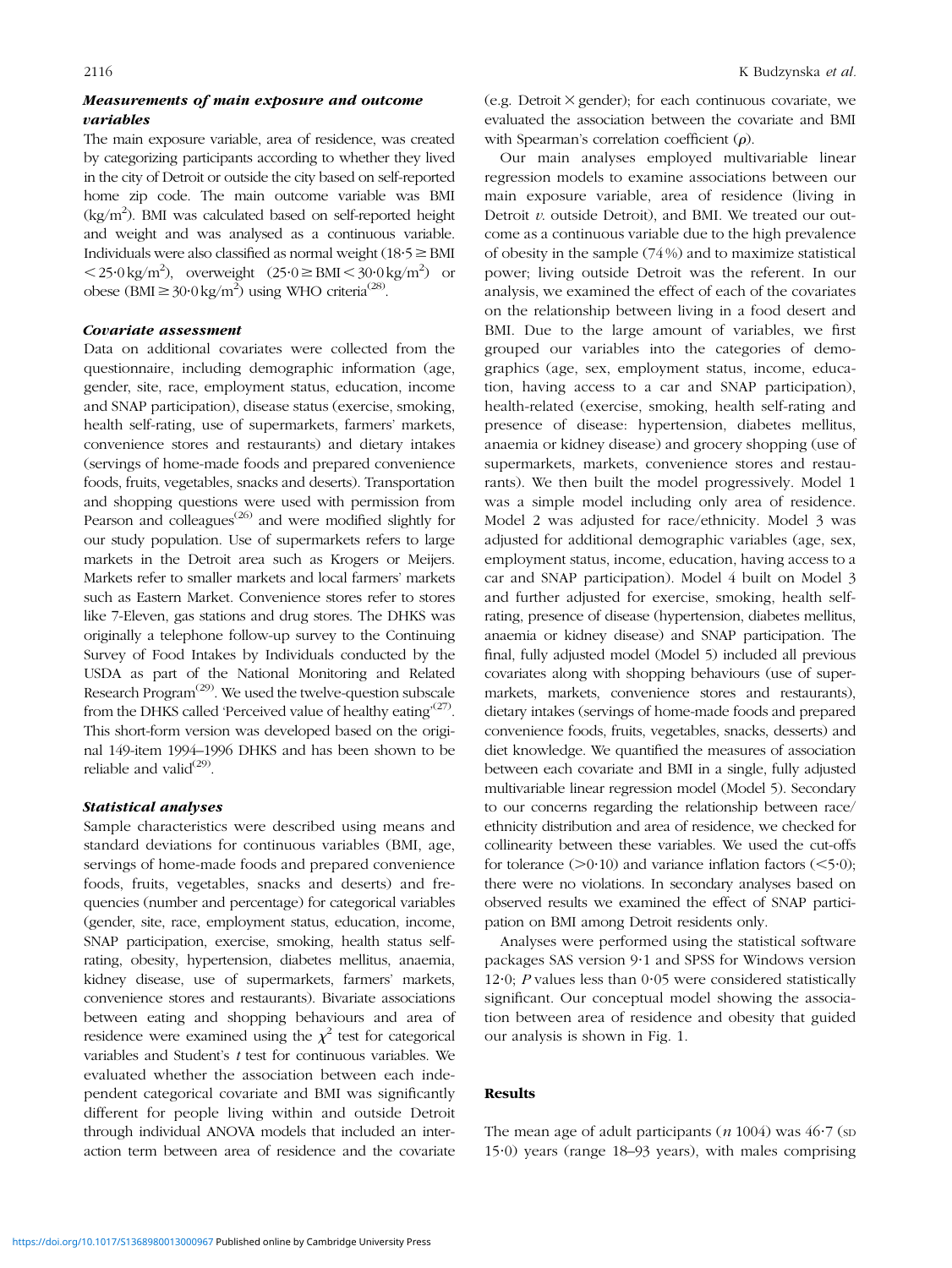<span id="page-3-0"></span>

Fig. 1 Hypothesized conceptual model illustrating the associations between living in a food desert such as Detroit and obesity among adults

 $26\%$  of the sample (*n* 257; [Table 1\)](#page-4-0). Thirty-three per cent were high-school graduates, 32 % had at least some college and 26 % were college graduates. Participants were mainly Caucasian (65 %), followed by African American (32 %). Forty-four per cent lived with an income that is estimated at poverty level and 55 % worked full or part time. About 30% were overweight and 46% were obese. Hypertension (33 %), hyperlipidaemia (22 %) and diabetes mellitus (13 %) were the most frequently selfreported health conditions. Approximately 25% were current smokers. We detected significant differences between Detroit participants  $v$ , those living outside Detroit in race/ ethnicity ( $P < 0.0005$ ), employment ( $P < 0.0005$ ), education  $(P < 0.0005)$ , income  $(P < 0.0005)$ , SNAP participation  $(P < 0.0005)$ , BMI  $(P < 0.0005)$ , exercise  $(P < 0.0005)$  and presence of a chronic disease or illness such as hypertension ( $P < 0.0005$ ), diabetes mellitus ( $P = 0.0005$ ), anaemia  $(P < 0.0005)$  and kidney disease  $(P < 0.0005)$ .

A slightly higher proportion of participants living outside Detroit reported ever using supermarkets  $(98\% v.$ 93%,  $P = 0.001$ , more frequent use of supermarkets  $(P < 0.0005)$ , using supermarkets for larger weekly food purchases  $(P < 0.0005)$  and using fresh markets more often ( $P < 0.0005$ ), compared with those living in Detroit ([Table 2](#page-5-0)). A smaller proportion of those living in  $v$ . outside Detroit ate out (hardly ever: 68% v. 57%; 1-2 times/ week: 21 % v. 34 %; most days: 11 % v. 9 %,  $P = 0.003$ ); a lower percentage ate out at places like sit-down cafés  $(P = 0.001)$  while a higher proportion ate at fast-food restaurants ( $P = 0.03$ ). A higher BMI was observed among participants living in  $\nu$  outside Detroit among those who shopped at superstores  $(32.9 \, (\text{sn } 8.6) \, v$ . 29.6  $(\text{sn } 7.4) \, \text{kg/m}^2$ ,  $P < 0.0005$ ), markets (32.8 (sp 8.6) v. 29.6 (sp 7.4) kg/m<sup>2</sup>,  $P < 0.0005$ ) and convenience stores (33.0 (sp 9.4) v. 29.80 (sp 8.0) kg/m<sup>2</sup>,  $P = 0.001$ ; data not shown). Bivariate associations between BMI and dietary intakes and food behaviours among participants living within and outside Detroit are presented in [Table 3.](#page-6-0)

In unadjusted linear regression analyses, participants living in Detroit had a  $3.06$  (95% CI 1.91, 4.21) kg/m<sup>2</sup> larger BMI than those living outside Detroit  $(P < 0.0001;$ [Table 4\)](#page-6-0). However, the effect was attenuated when adjusted for potential confounders such as demographics, disease status, shopping and food behaviours, dietary intakes and diet knowledge  $(\beta = -0.46 \text{ kg/m}^2, 95\% \text{ CI})$  $-2.23$ ,  $1.30 \text{ kg/m}^2$ ,  $P = 0.60$ ). In fully adjusted multivariable models [\(Table 5](#page-7-0)), significant associations with BMI included: SNAP participation ( $\beta = 3.65 \text{ kg/m}^2$ , 95% CI 2.02,  $5.28 \text{ kg/m}^2$ ,  $P = 0.0001$ ); self-reported health status (very good v. excellent:  $\beta = 2.99 \text{ kg/m}^2$ , 95 % CI 0.70, 5.29 kg/m<sup>2</sup>,  $P = 0.01$  | good v. excellent:  $\beta = 5.30$  kg/m<sup>2</sup>, 95% CI 3.00, 7.59 kg/m<sup>2</sup>,  $P < 0.0001$  | fair v. excellent:  $\beta$  = 5·47 kg/m<sup>2</sup>, 95 % CI 2·89, 8·04 kg/m<sup>2</sup>, *P* < 0·0001 | poor *v.* excellent:  $\beta = 10.21 \text{ kg/m}^2$ , 95% CI 6.45, 13.97 kg/m<sup>2</sup>,  $P \leq 0.0001$ ; having a diagnosis of hypertension  $(\beta = 2.77 \text{ kg/m}^2, 95\% \text{ CI } 1.51, 4.04 \text{ kg/m}^2, P < 0.0001);$ having a diagnosis of diabetes mellitus  $(\beta = 3.43 \text{ kg/m}^2)$ , 95% CI 1.65, 5.21 kg/m<sup>2</sup>,  $P = 0.0002$ ); and smoking status (current *v*. never:  $\beta = -3.08 \text{ kg/m}^2$ , 95% CI -4.48,  $-1.68 \,\mathrm{kg/m^2}$ ,  $P < 0.0001$  | former v. never:  $\beta = -1.25 \,\mathrm{kg/m^2}$ , 95% CI  $-2.51$ ,  $-0.01 \text{ kg/m}^2$ ,  $P = 0.05$ ). In secondary analysis among Detroit participants only, there were no differences in BMI comparing SNAP participants  $v$ . nonparticipants (32 $.9$  (sp 8 $.5$ ) v. 32 $.9$  (sp 9 $.9$ ) kg/m<sup>2</sup>, P = 0 $.98$ ; data not shown).

#### Discussion

The current cross-sectional study evaluated the effect of living in Detroit, a food desert, on food shopping and eating behaviours, dietary intakes and BMI. Obesity is a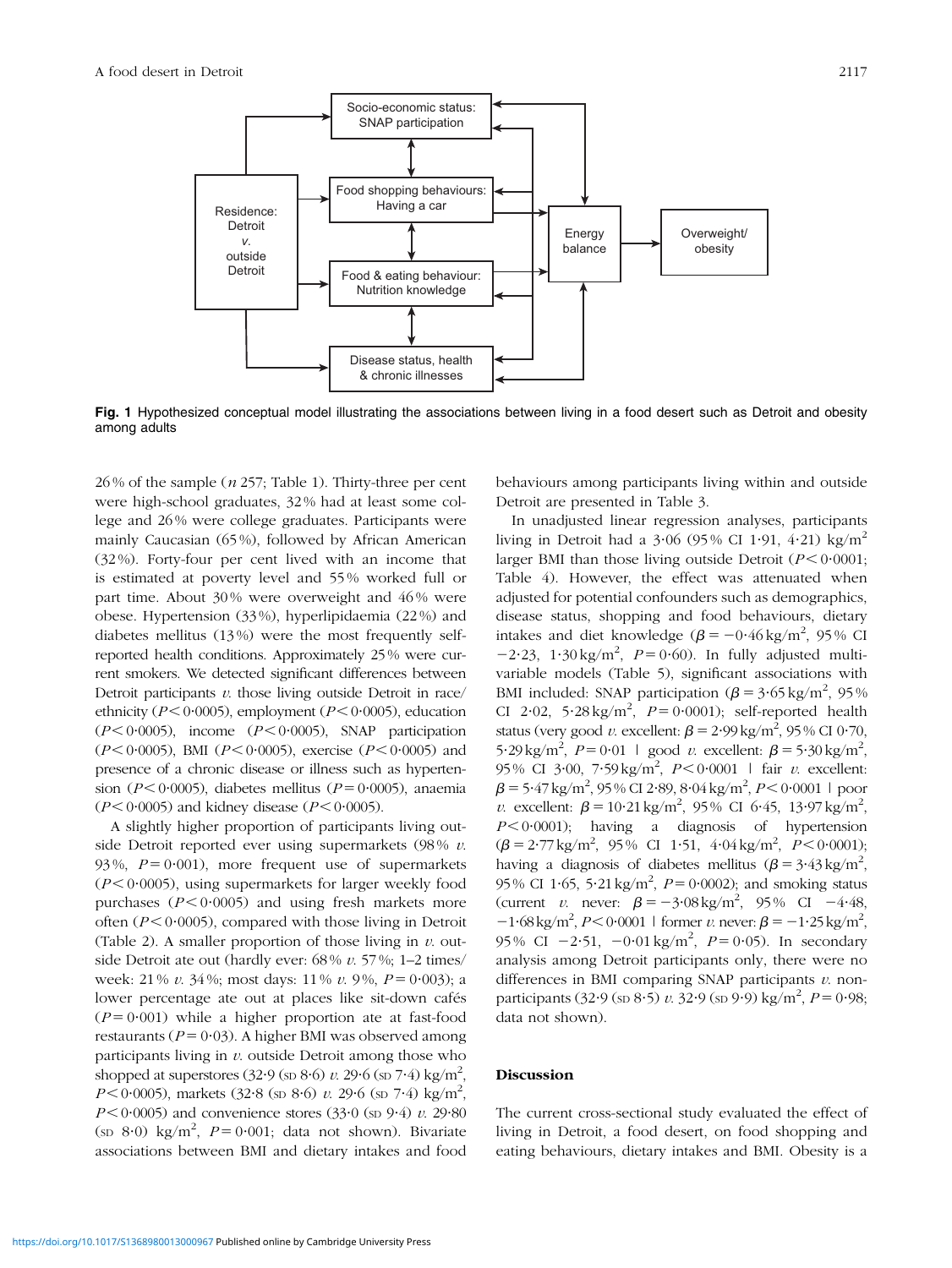<span id="page-4-0"></span>

| Table 1 Characteristics of the entire sample and stratified by area of residence: adults (n 1004) from Metro Detroit, MI, USA, August |  |  |  |  |  |  |  |  |
|---------------------------------------------------------------------------------------------------------------------------------------|--|--|--|--|--|--|--|--|
| 2009-February 2010                                                                                                                    |  |  |  |  |  |  |  |  |

|                                                   | All participants (n 1004) |           | Detroit* (n 235)<br>Non-Detroit* (n 742) |             |                |          |                    |  |
|---------------------------------------------------|---------------------------|-----------|------------------------------------------|-------------|----------------|----------|--------------------|--|
| Characteristic                                    | Mean or n                 | sp or $%$ | Mean or n                                | $SD$ or $%$ | Mean or n      | sp or %  | P valuet           |  |
| Age (years), mean (sp)                            | 46.7                      | $15-0$    | 46                                       | $13-4$      | 47             | $15-5$   | 0.35               |  |
| Female, n (%)                                     | 719                       | 73.7      | 179                                      | 76.2        | 540            | 72.9     | 0.32               |  |
| Sites, $n$ (%)                                    |                           |           |                                          |             |                |          |                    |  |
| Suburban, residency clinic                        | 247                       | 25.3      | 40                                       | 17.0        | 207            | 27.9     | $<$ 0 $\cdot$ 0005 |  |
| Suburban, attending clinic                        | 244                       | 25.0      | 13                                       | 5.5         | 231            | $31 - 2$ |                    |  |
| Rural clinic                                      | 247                       | 25.3      | 1                                        | 0.4         | 246            | 33.2     |                    |  |
| Urban community health clinic                     | 238                       | $24 - 4$  | 181                                      | 77.0        | 57             | 7.7      |                    |  |
| Race/ethnicity, n (%)                             |                           |           |                                          |             |                |          |                    |  |
| White                                             | 610                       | 64.6      | 17                                       | 7.5         | 593            | 82.8     | $<$ 0.0005         |  |
| African American                                  | 305                       | 32.3      | 207                                      | 90.8        | 98             | $13 - 7$ |                    |  |
| Hispanic                                          | 10                        | 1·1       | 1                                        | 0.4         | 9              | 1.3      |                    |  |
| Asian                                             | 10                        | 1·1       | 1                                        | 0.4         | 9              | 1.3      |                    |  |
| Other                                             | 9                         | 1.0       | $\overline{c}$                           | 0.9         | $\overline{7}$ | 1.0      |                    |  |
| Employment, n (%)                                 |                           |           |                                          |             |                |          |                    |  |
| Employed full time                                | 369                       | 39.9      | 64                                       | 30.3        | 305            | $42 - 7$ | $<$ 0 $\cdot$ 0005 |  |
| Employed part time                                | 140                       | $15 - 1$  | 31                                       | 14.7        | 109            | $15-3$   |                    |  |
| Retired                                           | 170                       | $18 - 4$  | 29                                       | $13-7$      | 141            | 19.7     |                    |  |
| Student                                           | 41                        | $4-4$     | 16                                       | 7.6         | 25             | 3.5      |                    |  |
| Not employed                                      | 205                       | 22.2      | 71                                       | 33.6        | 134            | 18.8     |                    |  |
| Education, $n$ (%)                                |                           |           |                                          |             |                |          |                    |  |
| Some high school                                  | 84                        | 8.8       | 41                                       | $18 - 1$    | 43             | 5.9      | $<$ 0.0005         |  |
| High-school graduate                              | 318                       | 33.2      | 74                                       | 32.7        | 244            | 33.4     |                    |  |
| Some college                                      | 305                       | 31.9      | 78                                       | 34.5        | 227            | 31.0     |                    |  |
| College graduate                                  | 250                       | $26 - 1$  | 33                                       | 14.6        | 217            | $29 - 7$ |                    |  |
| Annual income, n (%)                              |                           |           |                                          |             |                |          |                    |  |
| $<$ \$US 10000                                    | 13                        | 21.3      | 85                                       | 43.4        | 98             | 14.8     | $<$ 0 $\cdot$ 0005 |  |
| \$US 10000-24999                                  | 198                       | 23.0      | 55                                       | $28 - 1$    | 143            | 21.5     |                    |  |
| \$US 25000-49999                                  | 199                       | $23 - 1$  | 31                                       | 15.8        | 168            | 25.3     |                    |  |
| \$US 50000-74999                                  | 142                       | $16-5$    | 13                                       | 6.6         | 129            | $19-4$   |                    |  |
| $>$ \$US 75000                                    | 138                       | $16 - 1$  | 12                                       | $6-1$       | 126            | 19.0     |                    |  |
| Have a car, $n$ (%)                               | 891                       | 92.2      | 183                                      | 78.9        | 708            | 96.5     | $<$ 0 $\cdot$ 0005 |  |
| SNAP participation $\ddagger$ , n (%)             | 222                       | 22.9      | 105                                      | 45.1        | 117            | 15.9     | $<$ 0.0005         |  |
| Food from SNAP§, n (%)                            | 88                        | $9-1$     | 37                                       | 15.9        | 51             | 6.9      | $<$ 0.0005         |  |
| BMI ( $kg/m2$ ), mean (sp)                        | 30.5                      | 7.8       | 32.8                                     | 8.6         | 29.7           | 7.4      | $<$ 0 $\cdot$ 0005 |  |
| BMI, $n$ (%)                                      |                           |           |                                          |             |                |          |                    |  |
| Underweight $(<$ 18 $\cdot$ 5 kg/m <sup>2</sup> ) | 14                        | 1.5       | $\overline{c}$                           | 0.9         | 12             | $1-7$    | $<$ 0 $\cdot$ 0005 |  |
| Normal weight $(18.5 - 24.9 \text{ kg/m}^2)$      | 218                       | 23.2      | 37                                       | $16 - 2$    | 181            | $25 - 4$ |                    |  |
| Overweight $(25.0-29.9 \text{ kg/m}^2)$           | 275                       | 29.9      | 58                                       | 25.3        | 217            | $30 - 4$ |                    |  |
| Obese ( $\geq$ 30 $\cdot$ 0 kg/m <sup>2</sup> )   | 434                       | $46 - 1$  | 132                                      | 57.6        | 302            | 42.4     |                    |  |
| Smoking status, n (%)                             |                           |           |                                          |             |                |          |                    |  |
| Never                                             | 388                       | 40.5      | 90                                       | 39.3        | 298            | 40.8     | 0.77               |  |
| Current                                           | 234                       | $24 - 4$  | 54                                       | 23.6        | 180            | $24 - 7$ |                    |  |
| Former                                            | 337                       | $35 - 1$  | 85                                       | $37 - 1$    | 252            | 34.5     |                    |  |
| Exercise regularly, $n$ (%)                       |                           |           |                                          |             |                |          |                    |  |
| Never                                             | 125                       | $13-4$    | 42                                       | 18.9        | 83             | $11 - 7$ | $<$ 0 $\cdot$ 0005 |  |
| Some of the time                                  | 560                       | $60 - 0$  | 143                                      | $64 - 4$    | 417            | 58.6     |                    |  |
| Usually                                           | 248                       | 26·6      | 37                                       | $16 - 7$    | 211            | 29.7     |                    |  |
| Health self-rating, n (%)                         |                           |           |                                          |             |                |          |                    |  |
| Excellent                                         | 60                        | $6-2$     | 10                                       | 4.3         | 50             | 6.8      | $<$ 0.0005         |  |
| Very good                                         | 263                       | 27.0      | 43                                       | 18.3        | 220            | 29.7     |                    |  |
| Good                                              | 444                       | 45.5      | 103                                      | 43.8        | 341            | 46∙1     |                    |  |
| Fair                                              | 176                       | $18 - 1$  | 61                                       | 26.0        | 115            | $15-5$   |                    |  |
| Poor                                              | 32                        | 3·3       | 18                                       | 7.7         | 14             | 1.9      |                    |  |
| Chronic illness or disease, n (%)                 |                           |           |                                          |             |                |          |                    |  |
| Hypertension                                      | 323                       | $33 - 1$  | 108                                      | 46.0        | 215            | 29.0     | $<$ 0.0005         |  |
| Hyperlipidaemia                                   | 214                       | 21.9      | 51                                       | $21 - 7$    | 163            | 22.0     | 0.92               |  |
| Diabetes mellitus                                 | 126                       | 12.9      | 46                                       | 19.6        | 80             | $10-8$   | $<$ 0 $\cdot$ 0005 |  |
| Heart disease                                     | 70                        | 7.2       | 22                                       | $9-4$       | 48             | 6.5      | 0.14               |  |
| Anaemia                                           | 72                        | 7.4       | 33                                       | 14.0        | 39             | 5·3      | $<$ 0.0005         |  |
| Lung disease                                      | 71                        | 7.3       | 21                                       | 8.9         | 50             | $6-7$    | 0.26               |  |
| Kidney disease                                    | 16                        | 1·6       | 10                                       | 4.3         | 6              | 0.8      | $<$ 0.0005         |  |
|                                                   |                           |           |                                          |             |                |          |                    |  |

SNAP, Supplemental Nutrition Assistance Program.<br>\*Detroit *v*. non-Detroit variable was defined based on self-reported zip code.<br>†Compared by Student's *t* test (continuous variables) or the  $\chi^2$  test (categorical variab

yFood from SNAP refers to programmes such as Gleaners, Capuchins, or a church group.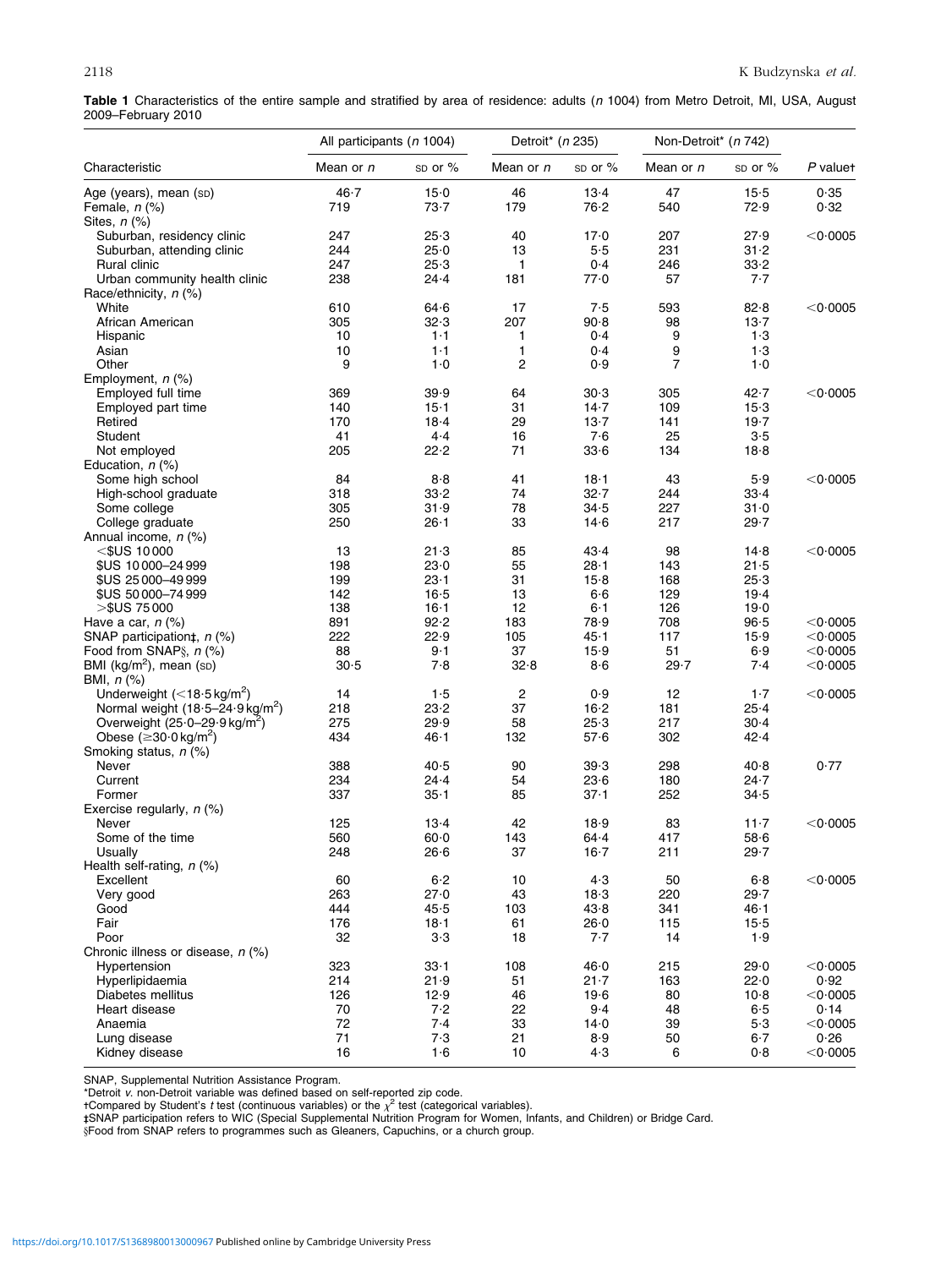<span id="page-5-0"></span>Table 2 Bivariate associations between eating and shopping behaviours according to area of residence among adults (n 1004) from Metro Detroit, MI, USA, August 2009–February 2010

|                                                                           |     | Detroit (n 235) | Non-Detroit (n 742) |          |            |
|---------------------------------------------------------------------------|-----|-----------------|---------------------|----------|------------|
| Eating and shopping behaviours                                            | n   | $\%$            | n                   | $\%$     | $P$ value* |
| Eating behaviours                                                         |     |                 |                     |          |            |
| Ever eat out                                                              | 201 | 85.5            | 667                 | $91 - 1$ | 0.01       |
| Frequency of eating out of home or buying a take-away (aside from lunch)? |     |                 |                     |          |            |
| Hardly ever, every now and then                                           | 136 | 68.3            | 377                 | 56.9     | 0.003      |
| 1-2 times/week                                                            | 42  | $21 - 1$        | 223                 | $33 - 7$ |            |
| 3-4 times/week, most days                                                 | 21  | $10-6$          | 62                  | $9-4$    |            |
| Where do you eat out?                                                     |     |                 |                     |          |            |
| Sit-down café or restaurant                                               | 124 | 52.8            | 479                 | 64.6     | 0.001      |
| Bar with food                                                             | 14  | $6-0$           | 55                  | 7.4      | 0.45       |
| Fast-food restaurant                                                      | 122 | 51.9            | 325                 | 43.9     | 0.03       |
| Other                                                                     | 3   | 1.3             | 11                  | 1.5      | 0.82       |
| Taken out and eaten at home                                               | 59  | $25 - 1$        | 185                 | 25.0     | 0.97       |
| Shopping behaviours                                                       |     |                 |                     |          |            |
| Superstores and supermarketst - ever shop                                 | 217 | 92.7            | 717                 | 97.6     | 0.001      |
| Amount of weekly food purchased                                           |     |                 |                     |          |            |
| None, not much                                                            | 24  | 11.9            | 25                  | $3-7$    | $<$ 0.0005 |
| Some                                                                      | 47  | 23.3            | 112                 | $16 - 5$ |            |
| A lot, most and all                                                       | 131 | 64.9            | 540                 | 79.8     |            |
| Frequency                                                                 |     |                 |                     |          |            |
| Daily, more than once weekly                                              | 16  | 7.6             | 194                 | 27.4     | $<$ 0.0005 |
| Weekly                                                                    | 41  | 19.5            | 291                 | $41 - 1$ |            |
| Every week                                                                | 74  | 35.2            | 154                 | 21.8     |            |
| Monthly, occasionally, rarely                                             | 79  | 37.6            | 69                  | 9.7      | 0.32       |
| Markets $\ddagger$ – ever shop                                            | 146 | 62.1            | 435                 | 59.3     | 0.44       |
| Amount of weekly food purchased                                           |     |                 |                     |          |            |
| None, not much                                                            | 37  | 27.6            | 113                 | 26.8     | 0.13       |
| Some                                                                      | 63  | 47.0            | 232                 | $55 - 1$ |            |
| A lot, most and all                                                       | 34  | $25 - 4$        | 76                  | $18 - 1$ |            |
|                                                                           |     |                 |                     |          |            |
| Frequency<br>Daily, more than once weekly                                 | 8   | $6-1$           | 51                  | 11.9     | $<$ 0.0005 |
| Weekly                                                                    | 18  | 13.7            | 130                 | 30.2     |            |
|                                                                           | 33  | 25.2            | 122                 | $28 - 4$ |            |
| Every week                                                                | 72  |                 | 127                 |          |            |
| Monthly, occasionally, rarely                                             |     | 55.0            |                     | 29.5     |            |
| Convenience stores $\S$ – ever shop                                       | 133 | 56.6            | 377                 | $51 - 4$ | 0.17       |
| Amount of weekly food purchased                                           |     |                 |                     |          |            |
| None, not much                                                            | 98  | 76.0            | 307                 | 83.4     | 0.07       |
| Some                                                                      | 20  | 15.5            | 47                  | 12.8     |            |
| A lot, most and all                                                       | 11  | 8.5             | 14                  | 3.8      |            |
| Frequency                                                                 |     |                 |                     |          |            |
| Daily, more than once weekly                                              | 34  | 27.4            | 85                  | 23.6     | 0.41       |
| Weekly                                                                    | 20  | $16 - 1$        | 83                  | $23 - 1$ |            |
| Every week                                                                | 17  | $13-7$          | 43                  | 11.9     |            |
| Monthly, occasionally, rarely                                             | 53  | 42.7            | 149                 | 41.4     |            |

\*Evaluated with the  $\chi^2$  test.

-Supermarkets refer to large markets in the Detroit area such as Krogers or Meijers.

- - Markets refer to smaller markets and local farmers' markets such as Eastern Market.

yConvenience stores refer to stores such as 7-Eleven, party stores, gas stations or drug stores.

major problem throughout the Detroit area and the prevalence  $(57.6%)$  greatly exceeds recent estimates for the USA (33?8 %) made by the Centers for Disease Control and Prevention $<sup>(1)</sup>$  $<sup>(1)</sup>$  $<sup>(1)</sup>$ . While strongly associated with BMI in</sup> unadjusted analysis, the effect of living in Detroit was greatly attenuated once adjusted for confounders such as demographics, disease status, shopping patterns, dietary intakes and diet knowledge. These results suggest that these variables confound and/or mediate the effect of living in a food desert on obesity. Our study thus underscores the importance of considering the multifaceted and complex nature of the overall food environment when examining the impact of food deserts on health outcomes. To the best of our knowledge, ours is the first study among adults that has examined the impact of living in a food desert on BMI while considering a wide range of potential covariates and therefore makes an important contribution to the literature.

Previous studies have shown conflicting evidence regarding the effect of area of residence on dietary intakes. Our results agree with those of An and Strum([30,31\)](#page-9-0) who found no evidence to support the hypothesis that easier access to supermarkets improves dietary intakes and reduces BMI. However, previously, Diez-Roux et al.<sup>[\(24](#page-9-0))</sup> and Ellaway and Macintyre<sup>[\(25](#page-9-0))</sup> observed a decrease in fruit and vegetable consumption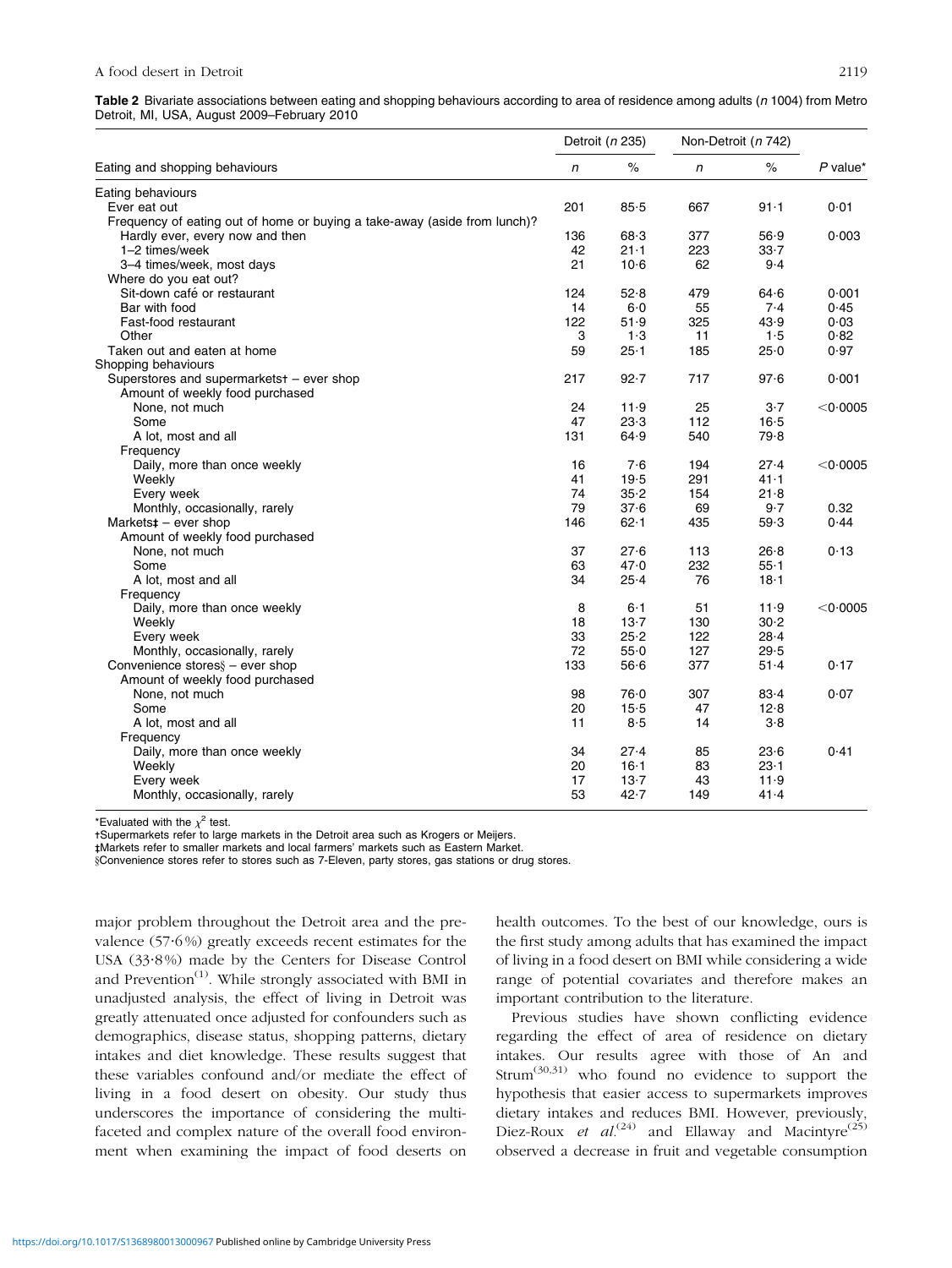<span id="page-6-0"></span>

| Table 3 Bivariate associations between BMI and dietary intakes and food behaviours according to area of residence among adults (n 1004) |  |  |  |
|-----------------------------------------------------------------------------------------------------------------------------------------|--|--|--|
| from Metro Detroit, MI, USA, August 2009–February 2010                                                                                  |  |  |  |

|                                                                                  | Detroit (n 235) |           |         | Non-Detroit (n 742) |                    |
|----------------------------------------------------------------------------------|-----------------|-----------|---------|---------------------|--------------------|
| Dietary intakes (servings/d)*                                                    | $\rho$          | $P$ value | ρ       | $P$ value           |                    |
| Home-made and cooked meals                                                       | 0.20            | 0.002     | $-0.03$ | 0.43                |                    |
| Prepared convenience meals                                                       | $-0.14$         | 0.04      | $-0.03$ | 0.50                |                    |
| Take-out meals and fast food                                                     | 0.0005          | 0.99      | $-0.05$ | 0.23                |                    |
| Fruit                                                                            | 0.16            | 0.016     | 0.07    | 0.06                |                    |
| Vegetables                                                                       | 0.14            | 0.04      | 0.10    | 0.01                |                    |
| <b>Desserts</b>                                                                  | $-0.21$         | 0.001     | $-0.03$ | 0.47                |                    |
| Snacks                                                                           | $-0.10$         | 0.14      | $-0.09$ | 0.02                |                    |
| Food behaviours                                                                  | Mean            | <b>SD</b> | Mean    | <b>SD</b>           | $P$ value          |
| Eat out, evert                                                                   | $33 - 1$        | 8.5       | 29.5    | 7.3                 | 0.03               |
| Apart from weekday lunches how often do you eat out of home or buy a take-away?+ |                 |           |         |                     |                    |
| Hardly ever, every now and then                                                  | 33.6            | $8-4$     | 29.7    | 7.7                 | 0.17               |
| 1-2 times/week                                                                   | $31 - 1$        | $7-4$     | 29.3    | 6.9                 |                    |
| 3-4 times/week, most days                                                        | 34.5            | $10-6$    | 28.9    | 6.6                 |                    |
| Where do you eat out?#                                                           |                 |           |         |                     |                    |
| Sit-down café or restaurant                                                      | 34.0            | 9·0       | 29.7    | 7.4                 | $<$ 0 $\cdot$ 0001 |
| Bar with food                                                                    | $36 - 7$        | 9.7       | 28.3    | $6-2$               | 0.006              |
| Fast-food restaurant                                                             | 33.3            | 8.2       | 29.9    | 7.7                 | $<$ 0 $\cdot$ 0001 |
| Other                                                                            | 31.3            | $5-4$     | 27.96   | $6-4$               | 0.43               |
| Taken out and eaten at home                                                      | 34.3            | 9·6       | 30.06   | 7.4                 | 0.003              |

\*Associations between BMI and food intakes (servings/d) among participants living within and outside Detroit were measured using Spearman correlation  $coefficients (a)$ .

-Associations between food behaviours and BMI of participants living within Detroit and outside Detroit were measured using ANOVA.

- - Associations between food behaviours and BMI of participants living within Detroit and outside Detroit were measured using a t test.

Table 4 Linear regression analyses showing the unadjusted and multivariable-adjusted associations between living in a food desert and BMI among adults (n 1004) from Metro Detroit, MI, USA, August 2009–February 2010

| Model                                                                                                                                                 | $\beta$ (BMI) | 95 % CI      | P value    | Adj. $R^2$ |
|-------------------------------------------------------------------------------------------------------------------------------------------------------|---------------|--------------|------------|------------|
| Model 1: living in Detroit                                                                                                                            | 3.06          | 1.91.4.21    | $<$ 0.0001 | 0.03       |
| Model 2: adjusted for race/ethnicity                                                                                                                  | 0.23          | $-1.40.1.87$ | 0.78       | 0.04       |
| Model 3: adjusted for demographics* and receiving SNAP benefits                                                                                       | $-0.04$       | $-1.85.1.77$ | 0.97       | 0.07       |
| Model 4: adjusted for demographics*, SNAP benefits, health behaviours<br>and disease statust                                                          | $-0.85$       | $-2.54.0.84$ | 0.32       | 0.20       |
| Model 5: adjusted for demographics*, SNAP benefits, health behaviours,<br>disease statust, shopping behaviourst, dietary intakes and diet knowledgell | $-0.46$       | $-2.23.130$  | 0.60       | 0.25       |

SNAP, Supplemental Nutrition Assistance Program.

\*Demographic variables included age, sex, race, employment, income, education and having access to a car.

-Health behaviours and disease status variables included physical activity, smoking, health self-rating, hypertension, diabetes mellitus, anaemia and kidney disease.

- - Shopping and eating behaviour variables included use of supermarkets, markets and convenience stores, and eating out.

yDietary intake variables included servings of home-made foods, prepared convenience foods, fruit, vegetables, snacks and desserts.

lDiet knowledge is the total score of twelve questions from the Diet and Health Knowledge Survey.

in residential deprivation areas. In contrast, Pearson et  $al$ .<sup>[\(26\)](#page-9-0)</sup> found that fruit and vegetable prices and socioeconomic deprivation did not influence fruit or vegetable consumption, although sociocultural attitudes toward foods were a crucial element. Kwate $(32)$  $(32)$  further argues that race-based residential segregation is a fundamental cause of fast-food density in African American neighbourhoods. Specifically, he described how segregation tends to create localized geographic areas targeted by fast-food restaurant corporations, fostering economics, business conditioning and land use. These characteristics increase the likelihood of fast-food proliferation. Additionally, McDermott and Stephens showed that diets rich in foods from convenience stores are more expensive than a

well-planned menu from budget foods available at large supermarkets<sup>[\(33](#page-9-0))</sup>. Cultural and ethnic background, economy and infrastructure thus play key roles in influencing eating habits and provide additional targets whereby health and disease risk may be modified.

Our results indicate that age, income and employment have modest effects on the association between residence area and BMI when compared with disease status and receiving food stamps. Participants living in Detroit had a higher BMI (32 $\cdot$ 8 (sp 8 $\cdot$ 6) kg/m<sup>2</sup>) compared with people living outside Detroit (29.7 (sp 7.4) kg/m<sup>2</sup>,  $P < 0.0001$ ), but the effect was attenuated when adjusted for demographics, disease status, shopping patterns, food intake and diet knowledge  $(\beta = -0.46 \text{ kg/m}^2, 95\% \text{ CI } -2.23,$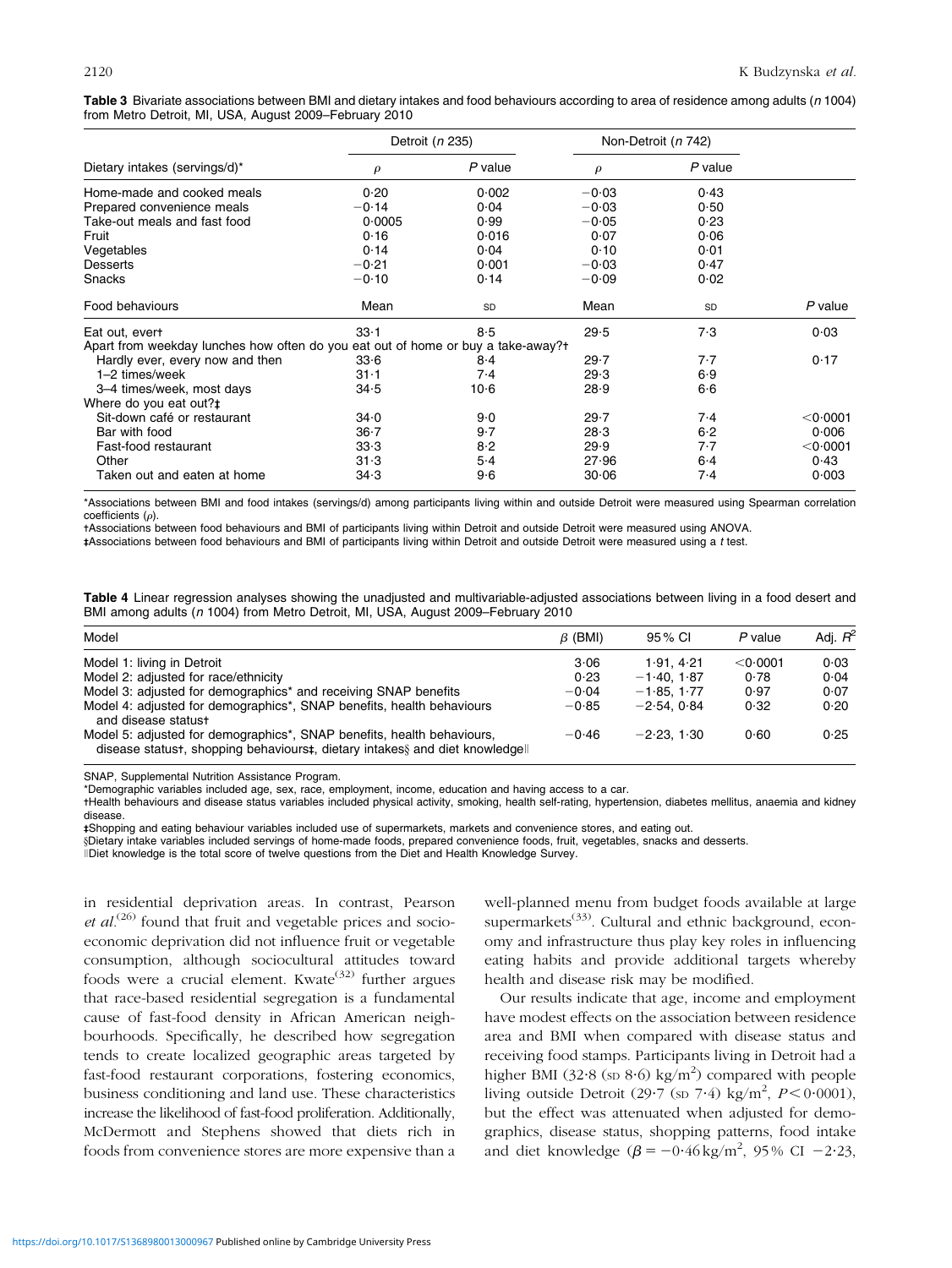<span id="page-7-0"></span>

| Table 5 Linear regression analysis showing multivariate-adjusted associations between individual covariates and BMI* among adults (n |  |  |  |  |  |
|--------------------------------------------------------------------------------------------------------------------------------------|--|--|--|--|--|
| 1004) from Metro Detroit, MI, USA, August 2009–February 2010                                                                         |  |  |  |  |  |

| Variable                                                      | $\beta$ (BMI) | 95% CI          | $P$ value |
|---------------------------------------------------------------|---------------|-----------------|-----------|
| Living in Detroit                                             | $-0.46$       | $-2.23, 1.30$   | 0.60      |
| Age (years)                                                   | 0.04          | $-0.01, 0.09$   | 0.12      |
| Female (ref: male)                                            | 0.47          | $-0.80, 1.75$   | 0.47      |
| African American (ref: white)                                 | 2.08          | $-0.40, 3.75$   | 0.01      |
| Employment (ref: full time)                                   |               |                 |           |
| Part time                                                     | $-1.31$       | $-2.89, 0.26$   | 0.10      |
| Retired                                                       | $-2.35$       | $-4.24, -0.46$  | 0.01      |
| Student                                                       | $-0.87$       | $-2.84, 2.67$   | 0.95      |
| Not employed                                                  | $-1.86$       | $-3.44, -0.29$  | 0.02      |
| Income (ref: $>$ \$US 25000)                                  | 0.20          | $-1.09, 1.48$   | 0.76      |
| Education (ref: high-school graduate or below)                | 0.44          | $-0.69, 1.58$   | 0.44      |
| Participating in SNAP (ref: no)                               | 3.65          | 2.02, 5.28      | 0.0001    |
| Access to a car (ref: no)                                     | $-0.75$       | $-3.04, -1.54$  | 0.52      |
| Physical activity (ref: never)                                |               |                 |           |
| Some of the time                                              | 1.07          | $-0.56, 2.70$   | 0.20      |
| Usually                                                       | $-0.38$       | $-2.24, 1.48$   | 0.69      |
| Smoking (ref: never)                                          |               |                 |           |
| Currently                                                     | $-3.08$       | $-4.74, -1.68$  | 0.0001    |
| Former                                                        | $-1.26$       | $-2.51, -0.012$ | 0.05      |
| Health status (ref: excellent)                                |               |                 |           |
| Very good                                                     | 2.99          | 0.70, 5.29      | 0.01      |
| Good                                                          | 5.30          | 3.01, 7.59      | 0.0001    |
| Fair                                                          | 5.47          | 2.89, 8.04      | 0.0001    |
| Poor                                                          | 10.21         | 6.45, 13.97     | 0.0001    |
| Hypertension (ref: no)                                        | 2.77          | 1.51, 4.04      | 0.0001    |
| Diabetes mellitus (ref: no)                                   | 3.43          | 1.65, 5.21      | 0.0002    |
| Anaemia (ref: no)                                             | 0.52          | $-1.45, 2.50$   | 0.60      |
| Kidney disease (ref: no)                                      | $-0.54$       | $-6.73, 5.65$   | 0.86      |
| Supermarket use (ref: every 2 weeks, monthly or rarely)       |               |                 |           |
| Daily or weekly                                               | $-0.18$       | $-1.35, 0.99$   | 0.76      |
| Use of market (ref: every 2 weeks, monthly or rarely)         |               |                 |           |
| Daily or weekly                                               | 0.82          | $-0.50, 2.15$   | 0.22      |
| Convenience store use (ref: every 2 weeks, monthly or rarely) |               |                 |           |
| Daily or weekly                                               | 0.74          | $-0.52, 1.99$   | 0.25      |
| Eating out (ref: no)                                          | 0.20          | $-0.88, 1.28$   | 0.71      |
| Home-made foods (times/d)                                     | 0.38          | 0.07, 0.69      | 0.02      |
| Prepared convenience foods (times/d)                          | $-0.14$       | $-0.64, 0.36$   | 0.59      |
| Fruit (servings/d)                                            | 0.06          | $-0.22, 0.34$   | 0.68      |
| Vegetables (servings/d)                                       | 0.36          | 0.01, 0.71      | 0.04      |
| Desserts (servings/d)                                         | $-0.39$       | $-0.82, 0.04$   | 0.07      |
| Snacks (servings/d)                                           | $-0.29$       | $-0.59, -0.00$  | 0.04      |
| Total score (points)                                          | $-0.02$       | $-0.10, 0.07$   | 0.72      |
|                                                               |               |                 |           |

ref, referent category; SNAP, Supplemental Nutrition Assistance Program.

\*All variables were included in one multivariable adjusted model (Model 5).

 $1.30 \text{ kg/m}^2$ ,  $P = 0.60$ ), as noted. Our multivariable linear regression model showed that our set of covariates explained 25 % of overweight/obesity. Further, analysis of BMI for Detroit residents  $v$ . non-residents in relation to shopping behaviours revealed no differences (data not shown). Rather, simple demographics played a crucial role in these associations, such as race/ethnicity, employment status, access to a car and participation in SNAP. Living in the 'motor city', Detroit residents drive almost everywhere. The role of transportation in Detroit is very specific and it could alter the definition of the food desert and shopping environment, as recently pointed out by An and Strum<sup>[\(30,31](#page-9-0))</sup>. Future research could help answer this question by considering together areas in which people work as well as where they live, which we did not do in the present study. We also did not evaluate whether participants had skills and/or time to plan for food shopping and preparation, which was shown to be important in another study<sup>[\(33](#page-9-0))</sup>. These and other factors could account for other additional variation in BMI not explained by our model when comparing those within and outside Detroit.

We observed a strong correlation between living in Detroit and race/ethnicity in our study ( $r = 0.70$ ), which is concordant with US Census statistics: the population of Detroit is 91 % African American (US Census: 82?7 % African American), 8% White (US Census: 10.6%) and  $0.4\%$  Asian (US Census:  $1.1\%$  Asian)<sup>[\(23](#page-9-0))</sup>. Because living in Detroit was so highly correlated with race/ethnicity in our study, distinguishing independent associations between residence area, race/ethnicity and BMI was not possible. While our tests for confluence were not violated using pre-specified cut offs for tolerance and variance inflation factors, future studies should examine the association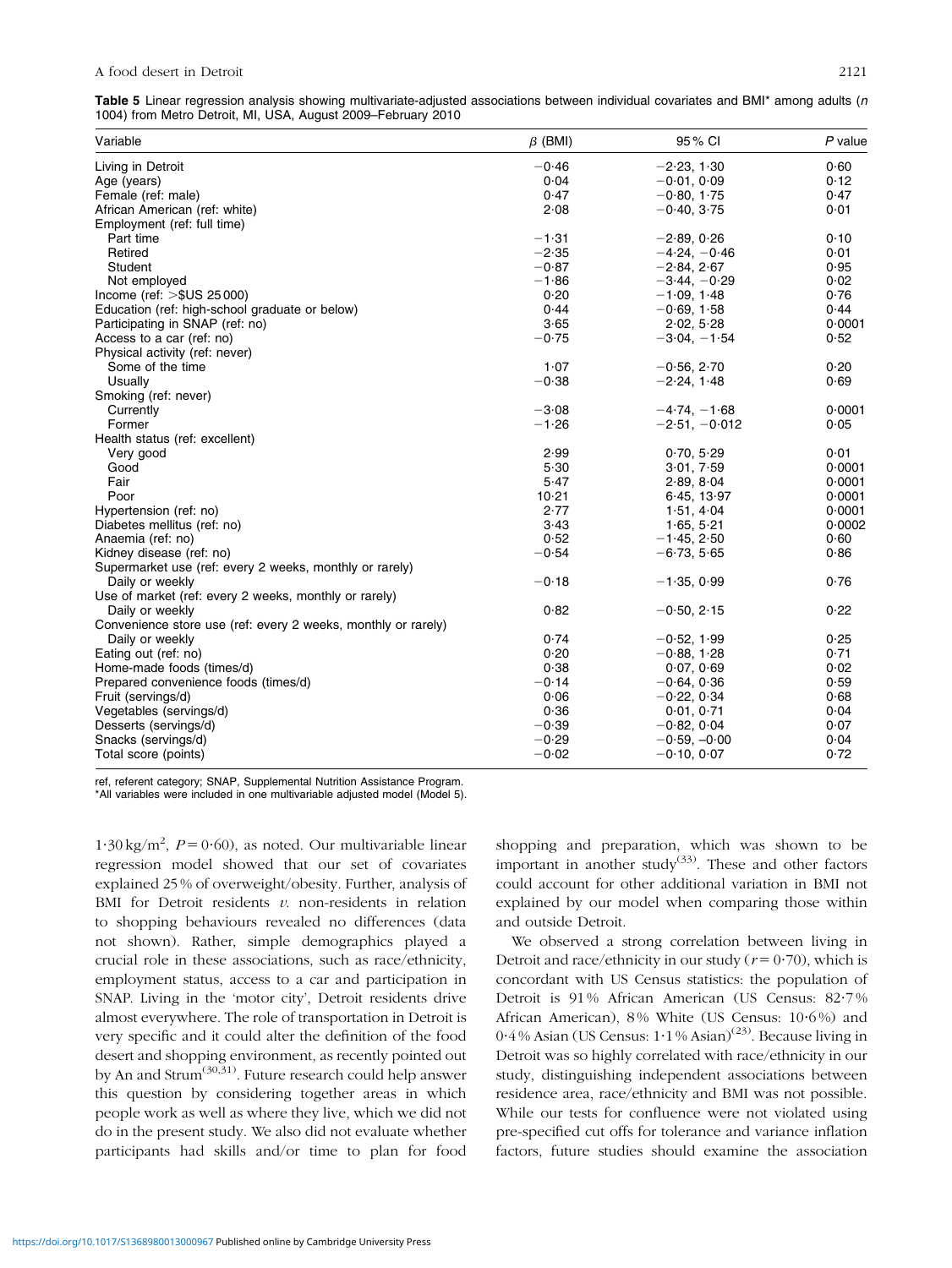<span id="page-8-0"></span>between food deserts and obesity using a population of greater diversity to shed further light on the relationship of race/ethnicity to food deserts and obesity.

Our study has several limitations. First, it had a crosssectional design. As such, the exposures and outcomes were assessed at the same point in time such that the temporal relationship cannot be established. It is possible that residents with higher body weight may choose to live in or transfer to an area with an unhealthier food environment, and our design did not allow us to investigate this possibility. Our sample was not randomly selected and is not representative of the US population or of individuals living in food deserts as a whole. Furthermore, our sample was recruited from clinical primary-care sites, so participants who agreed to participate may have been more health conscious compared with those who declined to participate or who do not seek regular care at such clinics. Additionally, men often avoid preventive health care, which may have contributed to the majority of our sample being women; this translated into a higher obesity prevalence than the US average<sup> $(1,2)$ </sup>. We tried to enrol consecutive patients to minimize selection bias. In addition, the participants' self-reported height and weight may result in measurement error, although previous studies have shown that self-report is a valid measure of BMI in epidemiological studies<sup> $(34,35)$  $(34,35)$ </sup>. Similarly, participants self-reported their food intake for only 2 d, which may not reflect usual intake due to within-person variation. That said, the direction of the associations between BMI and food intakes, including consumption of vegetables (positive association), prepared convenience foods (negative association), desserts (negative association) and snacks (negative association), was in the opposite direction to that expected, suggesting reverse causality. In other words, participants with higher BMI perhaps changed their diet in response to their weight to consume more vegetables and fewer prepared convenience foods, desserts and snacks. As well, although the food desert area was defined based on self-reported zip code, Detroit has been previously defined as a food desert<sup> $(20,21)$  $(20,21)$ </sup> and we do not have reason to believe that participants had problems recalling zip codes. To assess the validity of whether zip code data were accurately reported, we examined concordance between where participants completed the survey and where they reported living. We found that most participants who were recruited in Detroit free clinics accurately reported the zip codes as a resident for city of Detroit. Specifically, we found 99% concordance for the rural family medicine clinic, 95% for the Masonic suburban family medicine clinic, 84% for the suburban family medicine clinic, and 76% for the urban community health clinics (data not shown). Defining exposure based on the 5-digit zip code rather than the  $zip+4$  or street address may not have been detailed enough to show the effect of residence area. Future studies might consider using more sophisticated technologies such as GPS (global positioning systems) from participants' smart phones to better elucidate area of residence effects on obesity, as well as area of work effects. Finally, a more detailed account of store inventories to better understand differences between various stores where participants shopped would be helpful. Unfortunately, this kind of research is very expensive and difficult to undertake in large epidemiological studies $(30)$ .

#### Conclusion

Overweight and obesity are major public health problems throughout the Detroit area. However, living in Detroit, a recognized food desert, was not associated with BMI once potential covariates were considered. These findings suggest that the relationship between obesity and area of residence is not explained simply by access to supermarkets but is influenced by other aspects such as sociodemographic factors and health status, which may confound or mediate the association. Additional research is needed to further disentangle the complex associations between living in a food desert and obesity. Such research will be beneficial in informing public-health professionals, policy makers and primary-care physicians where to direct obesity prevention and treatment strategies.

#### Acknowledgements

Sources of funding: K.B. is the recipient of the Physician Training Award in Preventive Medicine, American Cancer Society (PTAPM  $#$  97-185-12). The Graduate Medical Education Department of St. John Hospital and Medical Center, Detroit, MI provided funding for the study. The funding agencies played no role in the design or conduct of the study; the collection, management, analysis or interpretation of the data; or the preparation, review or approval of the manuscript. Conflicts of interest: None of the authors had any conflicts of interest to disclose. Authors' contributions: K.B., P.W., R.T.S.-M. and D.L. designed the research project; D.L. and P.W. collected the data; P.K.N. and K.B. designed the study questions; K.B., R.T.S.-M., and M.W. analysed the data; K.B., P.W., R.T.S.-M., D.L., M.W. and P.K.N. interpreted the data; K.B. and P.K.N. wrote the manuscript and have primary responsibility for the final content. All authors read and approved the final manuscript. Acknowledgements: The authors are grateful to MetroNet, a research group in Wayne State University, which helped recruit participants into the study.

#### References

- 1. Flegal KM, Carroll MD, Ogden CL et al. (2010) Prevalence and trends in obesity among US adults, 1999–2008. JAMA 303, 235–241.
- 2. Flegal KM, Carroll MD, Ogden CL et al. (2002) Prevalence and trends in the obesity among US adults, 1999–2000. JAMA 288, 1723-1727.